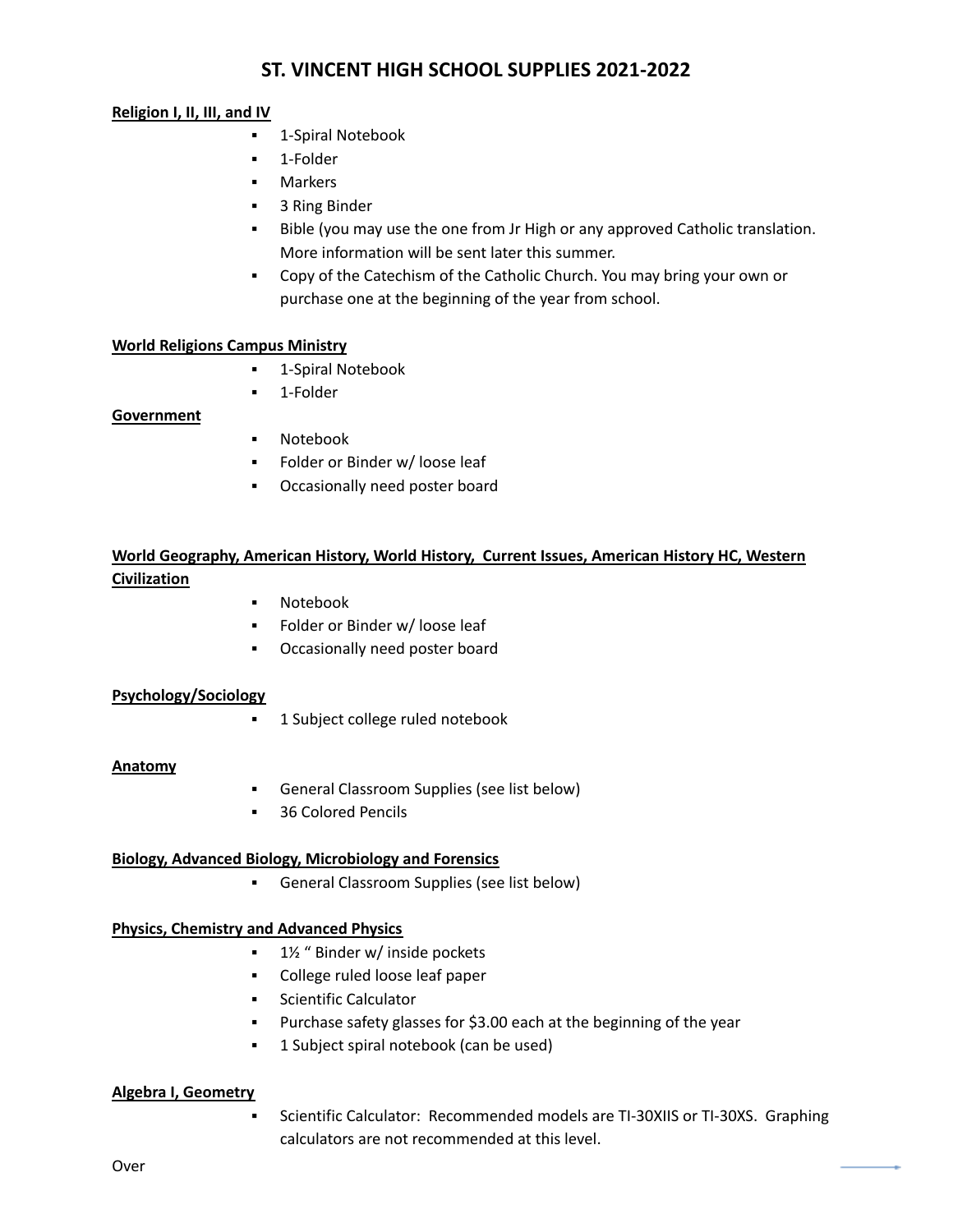- $\blacksquare$  1½-2" binder w/ 5 tab dividers
- Loose-leaf paper or notebook

## **Algebra II, Pre-Calculus, Adv Algebra, AP Calculus**

- Graphing calculator recommended but not required. Recommended model is TI-84 Plus CE, but any of the TI-83 or TI-84 models would work. If you cannot afford this, a TI-36X Pro is a cheaper alternative that does most of the necessary functions.
- $\blacksquare$  1 ½-2" Binder w/ 5 tabs dividers
- Loose-leaf paper or notebook

### **English I**

- 1-Single subject notebook w/ at least 100 college ruled pages
- 2" or larger binder w/ tab dividers
- 2 pocket folder
- Pencils, Pens, Highlighters
- Headphones (to keep on you all day)

### **English II**

- 1-Single subject notebook w/ at least 100 college ruled pages
- 1" binder w/ tab dividers
- 2 pocket folder
- College ruled loose leaf paper

### **American Literature**

- 1 subject college ruled notebook (journal)
- $\blacksquare$  1  $\frac{1}{2}$  2" binder
- College ruled loose leaf paper
- 2 pocket folder

### **Comp/Rhet and Lit Studies**

- 1-Single subject notebook w/ at least 100 college ruled pages
- 2" or larger binder w/ tab dividers
- 2 pocket folder
- Pencils, Pens, Highlighters
- Headphones (to keep on you all day)

### **(Course may require rental fee for college textbook)**

### **Senior English**

- 1 subject college ruled notebook at least 100 pages (journal)
- Pencils
- College ruled loose leaf paper
- Class texts:

### **Publications**

▪ 1-Single subject notebook w/ at least 100 college ruled pages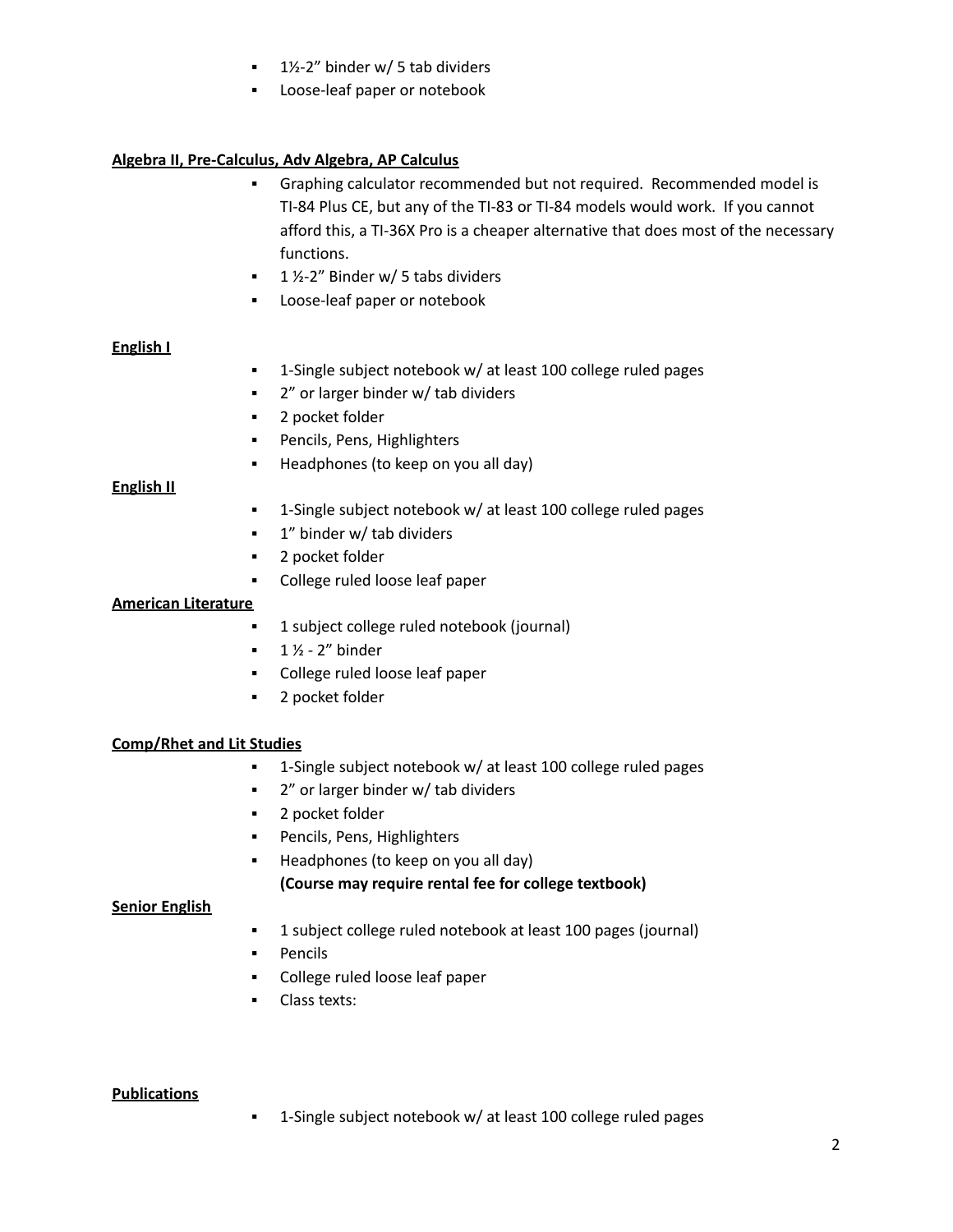# **ST. VINCENT HIGH SCHOOL SUPPLIES 2021-2022**

- 2" or larger binder w/ tab dividers
- 2 pocket folder
- Pencils, Pens, Highlighters
- Headphones (to keep on you all day)

### **Public Speaking/Debate**

- $\blacksquare$  1 ½ 2" binder
- College ruled loose leaf paper
- 2 pocket folder
- 3-packs of lined index cards

### **Drama/Adv Drama**

- 1 subject college ruled notebook(journal)
- 2 pocket folder
- Pens/Pencils

# **Business Law, Career-Life Skills, Data Processing , Graphic Arts, Intro to Business, Personal Finance and**

# **Adv. Personal Finance**

- Memory Stick/Flash Drive
- 1 binder
- 2-pkgs of tab dividers
- College ruled loose leaf paper

### **Drawing/Art I:**

- 8.5X11" or 9X12" sketchbooks
- Art bag
- Graphite Drawing Pencil Set (Including 2H, HB, B, 2B, 4B, 6B)
- White polymer eraser
- Sharpies one fine and one ultra-fine
- 12 pk colored pencils
- Watercolors
- Two Glue Sticks
- Scissors
- 1 Roll of Paper Towel s
- 1 Box of Tissues

# **(ALL ART SUPPLIES WILL BE KEPT IN THE ART ROOM, IF YOUR CHILD HAS ART 2 ND SEMESTER PLEASE BRING SUPPLIES 2 ND SEMESTER)**

### **3D Art/Painting:**

- 8.5X11" or 9X12" sketchbook
- Art Bag
- 2 wooden pencils or set of drawing pencils
- White hi-polymer eraser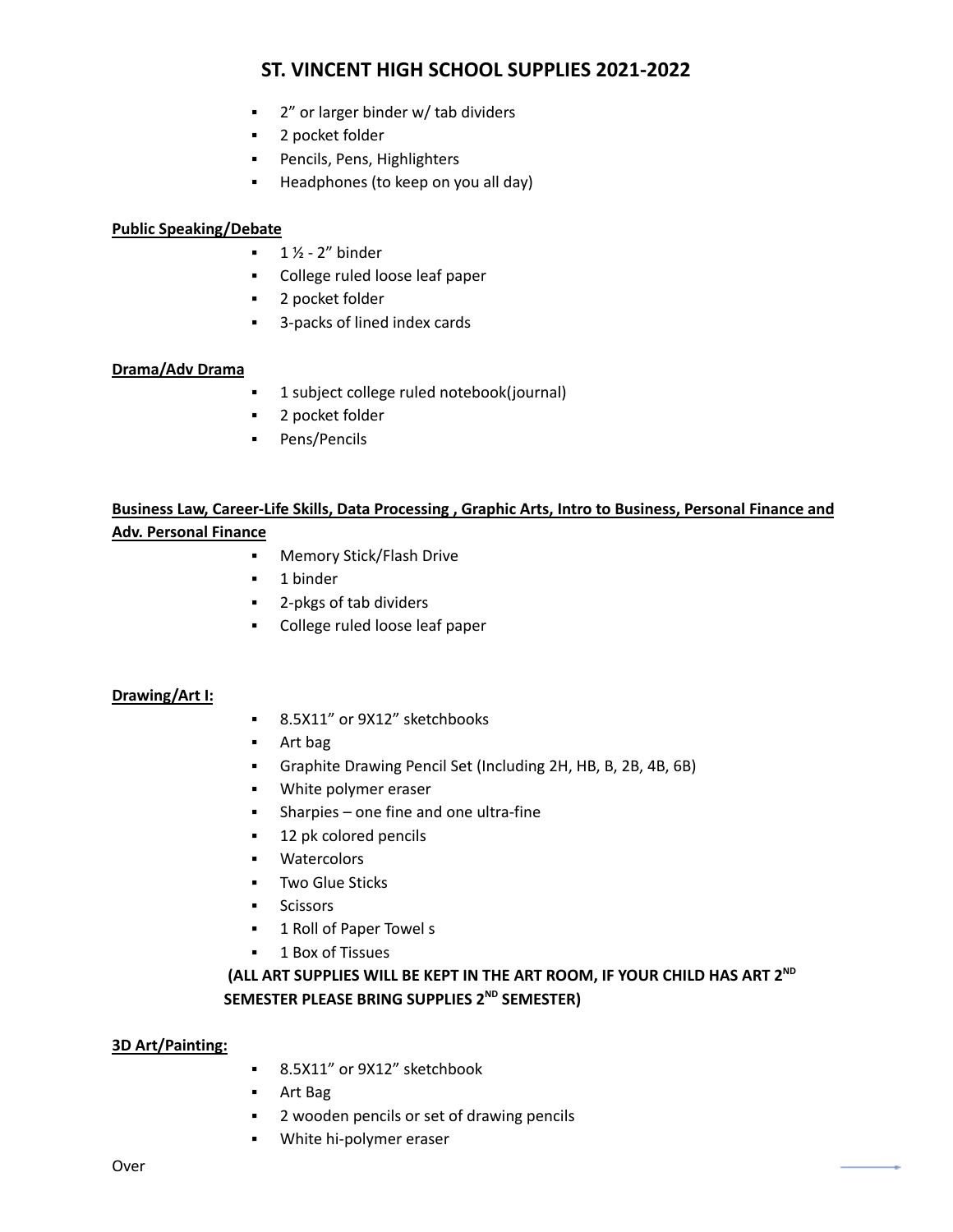- Two glue sticks
- Scissors
- 1 Roll of paper towels
- 1 box of tissues
- \$10.00 canvas fee- painting only (cash preferred)

**(ALL ART SUPPLIES WILL BE KEPT IN THE ART ROOM, IF YOUR CHILD HAS ART 2 ND SEMESTER PLEASE BRING SUPPLIES 2 ND SEMESTER)**

## **Art Expressions:**

- Art Bag
- 2 wooden pencils or set of drawing pencils
- White hi-polymer eraser
- 2 glue stickers
- Sharpies- one fine and one ultra-fine
- Colored Pencils
- Scissors
- 1 roll of paper towels
- 1 box of tissues

### **Spanish I and II**

- 2<sup>"</sup> Binder w/ dividers and pockets
- College ruled loose leaf paper
- #2 pencils
- Whiteout
- Yellow Highlighter
- Spanish/English & English/Spanish Dictionary
- Ruler
- Headphones to use (can be carried on you all day)

### **Spanish III and IV**

- 2<sup>"</sup> Binder w/ dividers and pockets
- College ruled loose leaf paper
- #2 pencils
- Whiteout
- Spanish/English & English/Spanish Dictionary
- Ruler
- Yellow Highlighter
- Headset w/ boom microphone (see Best Buy) \$5.00-\$14.00 personal use only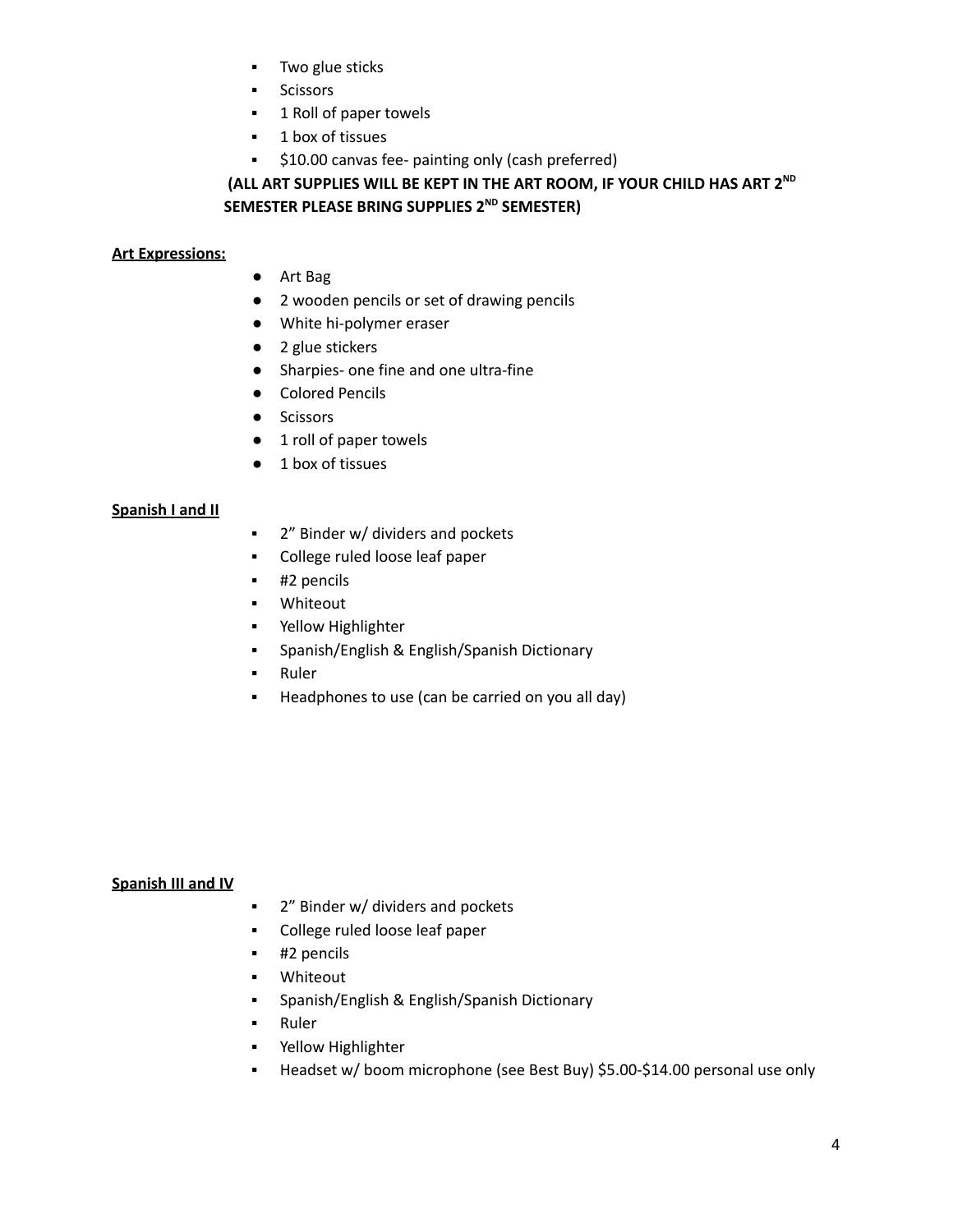# **ST. VINCENT HIGH SCHOOL SUPPLIES 2021-2022**

- Spanish Quick Study Guide(There are multiple ones…..Students will need the grammar one and you can find it online at [www.amazon.com](http://www.amazon.com) or [www.barchart.com\)](http://www.barchart.com)
- **EXECT** Academic Outline-at Barnes and Noble or online at [www.quickstudy.com,](http://www.quickstudy.com) click foreign language and look for Spanish Conversation \$4.95 and Spanish Grammar \$4.95

## **Health**

▪ General Classroom Supplies(see list below)

## **Study Skills**

- Folder
- Loose-leaf paper
- Notebook

## **Weight Lifting, Adv Weightlifting, and Fitness**

- **•** Gym shorts (no short shorts)
- T-shirt (no obscenities)
- **▪** Tennis shoes (**No Black soled shoes)**

### **Music**

▪ Choir music furnished by school

### **Band**

- **Pencils**
- Folder

### **Coding**

- 2 Pocket Folder
- Notebook

### **GENERAL SUPPLIES (All students will need these supplies)**

- 2 Large Box Kleenex there will be a table set up for kleenex at Book Day
- **.** 1 Roll of Paper towels- there will be a table set up for paper towels at Book Day
- Black/Blue Ink Pens
- #2 Lead Pencils
- **1 Set of Markers/Colored Pencils**
- 1 Bottle Glue
- Erasers
- **Flash Drive**
- **■** 1 Pair Scissors